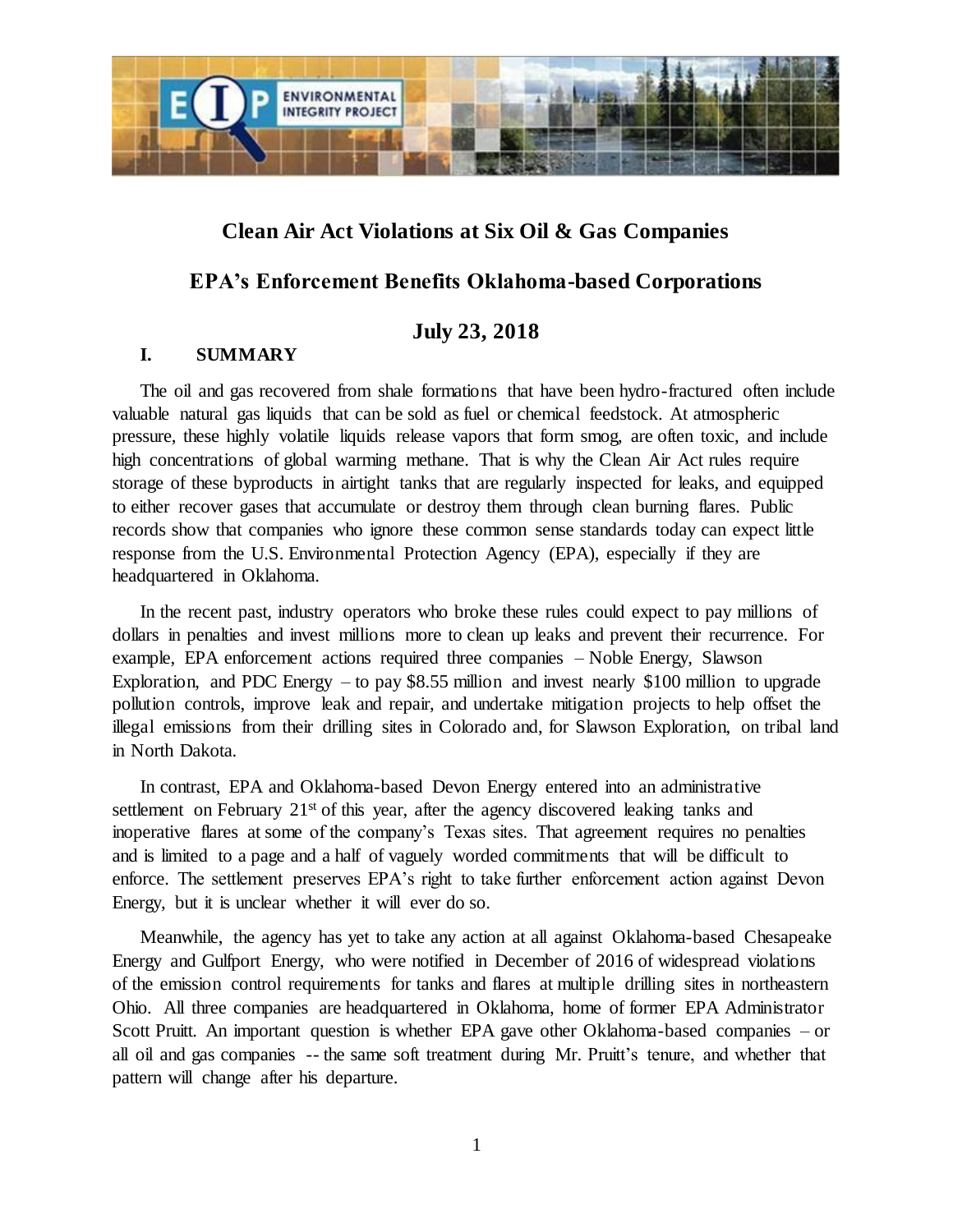Table A compares the requirements of the judicial consent decrees with Noble Energy, Slawson, and PDC with those reflected in the administrative settlement with Oklahoma based Devon. These key differences are also discussed in more detail below, as are the unresolved notices of violation sent to Chesapeake and Gulfport more than eighteen months ago.

| <b>EPA Enforcement</b><br><b>Against Oil and Gas Producers</b> |                          |                         |                                                           |                                    |                                       |
|----------------------------------------------------------------|--------------------------|-------------------------|-----------------------------------------------------------|------------------------------------|---------------------------------------|
| <b>Company</b><br>(HQ)                                         | Date of<br>Settlement or | Civil<br><b>Penalty</b> | <b>Environmental</b><br><b>Mitigation</b>                 | <b>Estimated</b><br><b>Cleanup</b> | <b>Emissions</b><br><b>Reductions</b> |
|                                                                | Notice of                |                         | <b>Projects</b>                                           | <b>Costs</b>                       | (tons per                             |
|                                                                | <b>Violation</b>         |                         |                                                           |                                    | year)                                 |
| <b>Noble (TX)</b>                                              | 4/22/15                  | \$4.95                  | \$8.5 million                                             | \$60                               | 3,300                                 |
|                                                                |                          | million                 |                                                           | million                            |                                       |
| PDC (CO)                                                       | 10/31/17                 | \$2.5                   | \$1.7 million                                             | \$18                               | 2,025                                 |
|                                                                |                          | million                 |                                                           | million                            |                                       |
| <b>Slawson</b> (KS)                                            | 12/1/16                  | \$2.1                   | \$2.05 million                                            | \$4.1                              | 14,700                                |
|                                                                |                          | million                 |                                                           | million                            |                                       |
| <b>Devon (OK)</b>                                              | 2/22/18                  | $\Omega$                | $\theta$                                                  | Unknown                            | Unknown                               |
| <b>Chesapeake</b>                                              | 12/21/16                 |                         | Notice of Violation issued; no enforcement action to date |                                    |                                       |
| ( <b>OK</b> )                                                  |                          |                         |                                                           |                                    |                                       |
| Gulfport (OK)                                                  | 12/22/16                 |                         | Notice of Violation issued; no enforcement action to date |                                    |                                       |

**TABLE A**

The unwillingness to enforce the law makes it easier for unscrupulous operators to ignore the rules until they are caught. That is unfair to law abiding companies who have spent money to comply and to those living downwind. The enforcement actions against Noble, Slawson, and PDC eliminated nearly 20,000 tons of nitrogen oxide and chemicals that form smog, and fine particles. Companies that expose their neighbors to that kind of pollution should expect to pay a fine and spend what it takes to clear the air. The report below evaluates the terms of EPA's settlement with Oklahoma-based Devon Energy (on February 22, 2018) to those obtained from Colorado-based PDC Energy, (on October 31, 2017); Kansas-based Slawson Exploration Company (on December 1, 2016); and Texas-based Noble Energy (on April 22, 2015).<sup>1</sup> We also discuss EPA notices of violation sent to Chesapeake Energy on December 21, 2016, and to

<sup>&</sup>lt;sup>1</sup> Order Granting Motion to Enter Consent Decree, United States v. Noble Energy, Inc., 2015 WL 3524405, (No. 15cv-00841-RBJ) (D.Colo. 2015) ("Noble Consent Decree"); United States v. PDC Energy Inc., (No 1:17-cv-01552- MSK-MJW) (D.Colo. 2017) ("PDC Consent Decree"); United States v. Slawson Expl. Co., 1:16-cv-00413-CSM (D.N.D. 2016) ("Slawson Consent Decree"); Devon Energy, Administrative Order on Consent, Docket No. CAA 06-2018-3302 (2018) ("Devon Consent Decree"). *Table A: EPA Enforcement Against Oil and Gas Producers* contains links to these documents.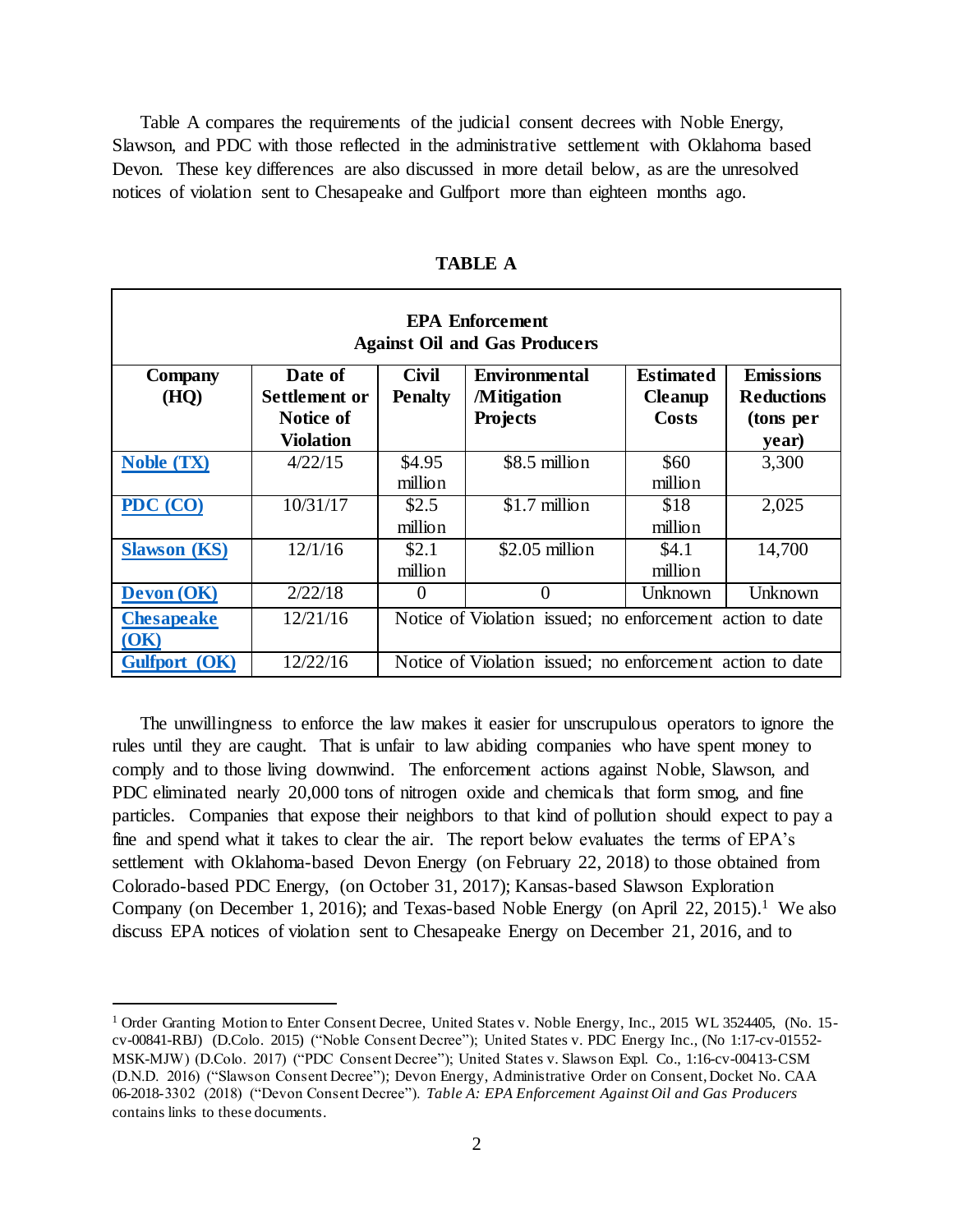Gulfport Energy on December 22, 2016. No further enforcement action has been taken against either of these companies, both of which are headquartered in Oklahoma.

As explained further below, all six cases involved the failure to comply with rules designed to limit emissions of smog forming chemicals from storage tanks and other equipment serving natural gas production sites. A review of these documents raise questions about whether the Oklahoma-based companies received comparatively favorable treatment for similar violations relative to the penalty and cleanup requirements faced by their competitors, or whether other oil companies can expect to benefit from this "hands off" approach in the future.

## **II. Devon Settlement vs. Noble, Slawson and PDC Judicial Consent Decrees**

#### **A. Alleged Violations**

 $\overline{a}$ 

On December 14, 2017, EPA notified Devon Energy that Agency inspections and aerial surveillance had discovered violations of federally enforceable emission control requirements for tanks and flares serving multiple well drilling sites recently acquired by Devon in Texas. These violations were uncovered in the fall of 2015, after Devon had reported to the state of Texas that it had audited these acquisitions, located in the Eagle Ford Shale area, and corrected all violations.<sup>2</sup>

Devon Energy's operations in Texas violated the state's federally approved CAA regulations in similar ways. Devon's violations include: failing to properly maintain equipment in good condition and properly operate emissions controls; failing to assure ignition at flares; failing to maintain tank seals; and failing to destroy or recover volatile organic compounds via flares or vapor recovery systems. In Devon Energy's case, EPA found that some flares were unlit; all the waste gases sent to these inoperative flares would be released directly to the atmosphere rather than destroyed through combustion.

EPA's investigations of Devon followed earlier enforcement action against Noble Energy, PDC Energy, and Slawson Exploration for violating federally enforceable Clean Air Act standards requiring that "all condensate collection, storage, processing, and handling operations, regardless of size, shall be designed, operated, and maintained so as to minimize the leakage of VOCs to the atmosphere." Additionally, EPA and Colorado alleged that PDC and Noble failed to ensure that "all such air pollution control equipment shall be adequately designed and sized ... to handle reasonably foreseeable fluctuations in emissions of [VOCs]."

Natural gas wells are usually equipped with "separators" that split condensate (so called wet gas) that can be used as liquid fuel or chemical feedstock from the dry gas that is sent to pipelines. Condensate is stored onsite in tanks until it can be trucked offsite to industrial

<sup>2</sup> Devon Consent Decree ¶¶ 12-16. Devon Energy notified Texas of the completion of corrective action on May 28, 2015. EPA aerial surveys in October and November of 2015 showed leaks from unlit flares at Devon facilities.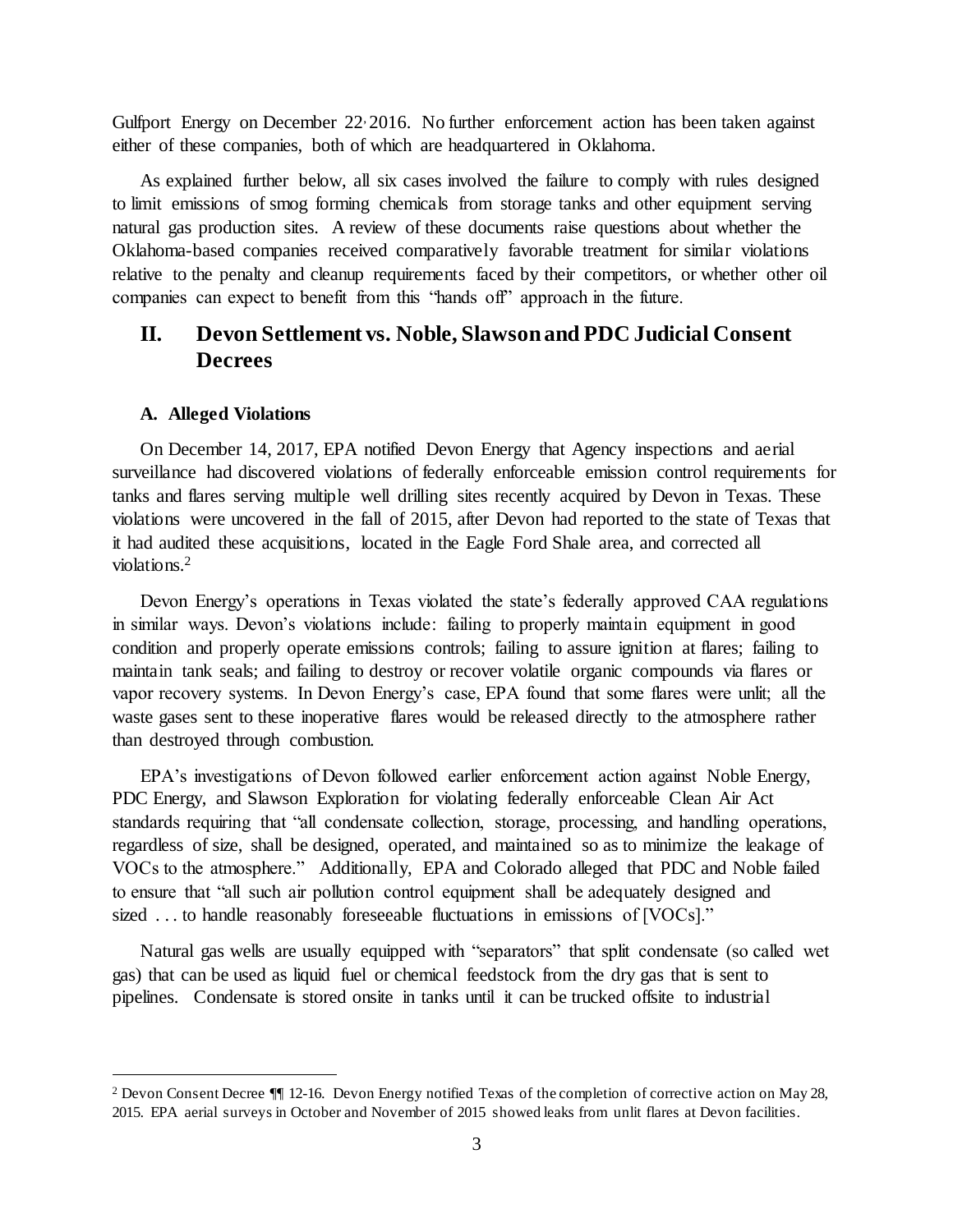customers. Federal Clean Air Act rules are designed to minimize the leakage of gas, which includes smog forming chemicals, from separators and tanks at well sites.

In each case, the consent decrees specifically address issues related to the storage of condensates. These natural gas liquids (or NGL's) are produced from shale fields and are highly valued for their use in the manufacture of chemicals or fuels. But condensates are also volatile liquids that emit gas vapors that include toxins and smog forming pollutants. The gases must be contained in storage tanks until they can be routed to vapor recovery units or destroyed through flares. The rules in question generally prohibit tanks from leaking gases to the atmosphere and require operators to recover or destroy at least 95% of any waste gases that are periodically removed from tanks.<sup>3</sup>

Although the violations in each case are comparable, EPA's February 22, 2018 settlement with Devon Energy requires far less than the consent decree terms agreed to by the other three companies.

#### **B. Emission Controls and Compliance Monitoring**

To comply with their duties under the consent decrees, Noble, PDC, and Slawson must fulfill a long and detailed list of obligations, which include designing and implementing vapor control systems capable of handling the maximum potential emissions from each tank; certifying that upgrades were completed appropriately; developing identification numbers that make it easier for EPA to track the performance of larger tanks through the Agency's data system; evaluating all pressure release valves, thief hatches, and gaskets at large tanks; replacing faulty equipment as appropriate; developing a preventive maintenance and inspection regime and submitting it to EPA and Colorado Department of Public Health and the Environment for approval; establishing periodic inspection schedules; installing tank pressure monitoring systems; and establishing a system for third-party verification of engineering evaluations and modifications.<sup>4</sup>

The three companies also agreed to a strict, verifiable inspection regime that includes the use of infrared cameras to discover leaks, monthly inspections of large tank systems, and third party audits to verify that tanks are airtight, flares are lit and operating properly, and that vapor control systems meet the agreed upon engineering standards.<sup>5</sup> Each company agreed to undertake corrective actions within five to ten days when leaks are discovered over the course of these inspections.<sup>6</sup> These requirements have specific reporting instructions and stipulate penalties for noncompliance with consent decree obligations.

In contrast, Devon's agreement requires no third-party oversight, sets no timeframe for corrective action, does not include monthly inspections or require that large tanks be identified for EPA tracking purposes, and contains minimal reporting requirements. Additionally, Devon's settlement with EPA "acknowledges that Devon Energy may have already implemented some of

<sup>&</sup>lt;sup>3</sup> Hiroko Tabuchi and Eric Lipton, "How Rollbacks at Scott Pruitt's E.P.A. Are a Boon to Oil and Gas," The New York Times, May 20, 2017 [https://www.nytimes.com/2017/05/20/business/energy-environment/devon-energy.html.](https://www.nytimes.com/2017/05/20/business/energy-environment/devon-energy.html)

<sup>4</sup> Noble Consent Decree ¶¶ 7-21; PDC Consent Decree ¶¶ 8-19; Slawson Consent Decree ¶¶7-17.

<sup>5</sup> Noble Consent Decree ¶ 20; PDC Consent Decree ¶ 18; Slawson Consent Decree ¶ 15.

<sup>6</sup> Noble Consent Decree ¶ 18; PDC Consent Decree ¶ 15; Slawson Consent Decree ¶ 13.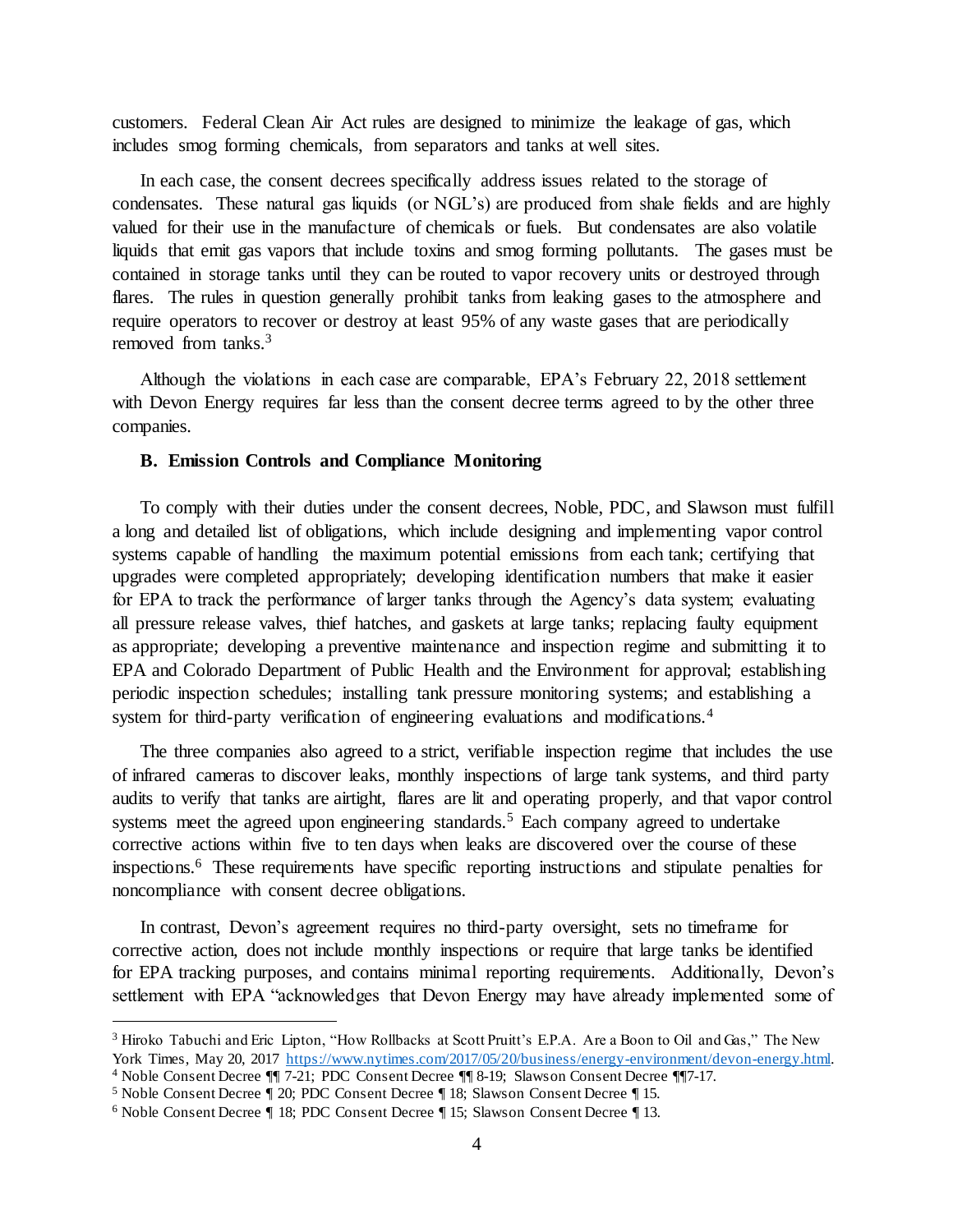these requirements and acknowledges that activities completed . . . may satisfy the requirements of this consent order."<sup>7</sup> Devon's agreement is also only an Administrative Order on Consent, filed with the agency, meaning its terms do not extend past one year. The Noble, PDC, and Slawson agreements are each judicial consent decrees, filed in Federal District Courts and effective until the companies reach compliance.

### **C. Civil Penalties for Past Violations.**

Noble Energy paid \$4.9 million for its past violations of the Clean Air Act, including \$3.45 million in federal penalties and \$1.45 million in Colorado state penalties.<sup>8</sup> PDC agreed to \$2.5 million in penalties, evenly split between the federal government and Colorado,<sup>9</sup> while Slawson paid \$2.1 million in total federal penalties violating the Clean Air Act on tribal lands.<sup>10</sup> The three consent decrees also stipulate the specific penalties required for violating consent decree requirements.

Devon Energy paid no civil penalties to either the EPA or the State of Texas, and its settlement does not require any stipulated penalties for violating the terms of its agreement.

### **D. Cleanup Costs and Emission Reductions**

Noble must undertake infrastructure improvements in the form of monitoring systems, tank replacements and modifications, and system-wide engineering evaluations, which the EPA estimates will cost approximately  $$60$  million.<sup>11</sup> The EPA expects these improvements, mitigation projects, and supplemental environmental projects to reduce VOCs and NOx emissions by over 3,300 tons per year, translating into a sizable reduction in ground level ozone.<sup>12</sup> PDC must also undertake rigorous engineering evaluations and update its monitoring and inspection regime, at an estimated cost of nearly \$18 million.<sup>13</sup> The EPA expects these improvements, along with additional mitigation projects, to reduce VOCs and NOx emissions by over 2,000 tons per year.<sup>14</sup> Slawson must undertake similar engineering evaluations, implement stringent inspection and preventative maintenance programs, and undergo third-party auditing, amongst other requirements, which the EPA expects will cost \$4.1 million.<sup>15</sup> The EPA expects the Slawson improvements to reduce VOCs emissions by 11,700 tons per year -- equivalent to

<sup>7</sup> Devon Consent Decree ¶ 30.

<sup>8</sup> *Noble Energy, Inc. Settlement*, U.S. ENVTL.PROT.AGENCY (Apr. 22, 2015) [https://www.epa.gov/enforcement/noble-energy-inc-settlement.](https://www.epa.gov/enforcement/noble-energy-inc-settlement)

<sup>9</sup> *PDC Energy, Inc., Clean Air Act* Settlement, U.S. ENVTL. PROT.AGENCY (Oct. 31, 2017) [https://www.epa.gov/enforcement/pdc-energy-inc-clean-air-act-settlement.](https://www.epa.gov/enforcement/pdc-energy-inc-clean-air-act-settlement)

<sup>10</sup> *Slawson Expl. Co., Inc. Clean Air Act Settlement*,U.S. ENVTL.PROT.AGENCY (Dec. 1, 2016) [https://www.epa.gov/enforcement/slawson-exploration-company-inc-clean-air-act-settlement#civil.](https://www.epa.gov/enforcement/slawson-exploration-company-inc-clean-air-act-settlement#civil)

<sup>11</sup> *Noble Energy, Inc. Settlement*[, https://www.epa.gov/enforcement/noble-energy-inc-settlement.](https://www.epa.gov/enforcement/noble-energy-inc-settlement) <sup>12</sup> *Id.*

<sup>13</sup> *PDC Energy, Inc., Clean Air Act* Settlement, [https://www.epa.gov/enforcement/pdc-energy-inc-clean-air-act](https://www.epa.gov/enforcement/pdc-energy-inc-clean-air-act-settlement)[settlement.](https://www.epa.gov/enforcement/pdc-energy-inc-clean-air-act-settlement)

<sup>14</sup> *Id.*

<sup>15</sup> *Slawson Expl. Co., Inc. Clean Air Act Settlement*[, https://www.epa.gov/enforcement/slawson-exploration](https://www.epa.gov/enforcement/slawson-exploration-company-inc-clean-air-act-settlement#civil)[company-inc-clean-air-act-settlement#civil.](https://www.epa.gov/enforcement/slawson-exploration-company-inc-clean-air-act-settlement#civil)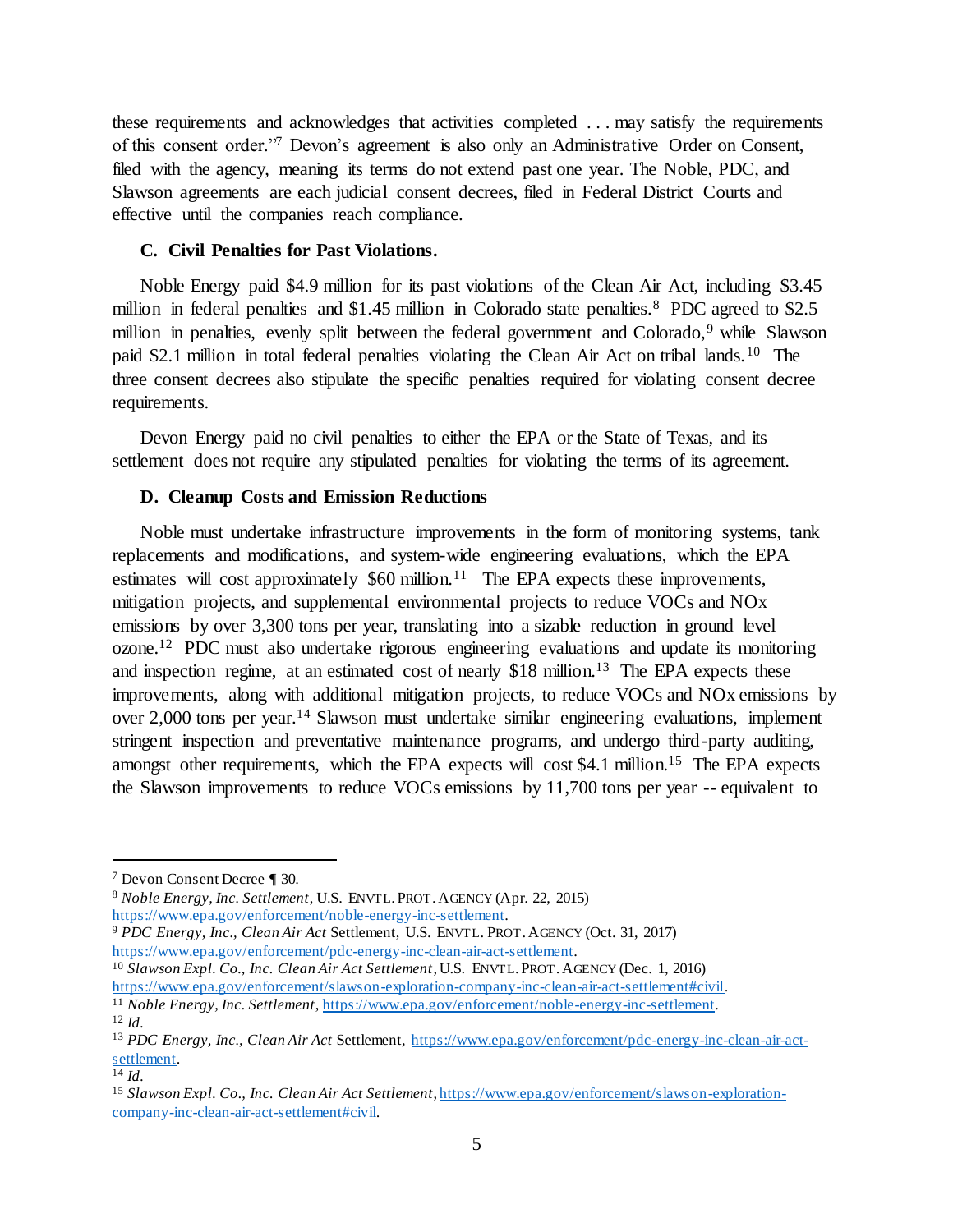the annual emissions from  $723,338$  light-duty trucks/ $\text{SUVs}^{16}$  -- and to reduce the emission of other air pollutants by a further 3,000 tons per year.<sup>17</sup>

Devon may achieve some emission reductions through its administrative settlement with EPA, but the requirements are less specific than in the other requirements, making it will be harder to verify actual performance. And the delay in resolving violations at Devon, Chesapeake Energy, Gulfport, and other gas drilling operations leaves communities downwind exposed to health risks from thousands of tons of illegal pollution.

### **E. Environmental Projects/Mitigation**

EPA settlements often include the violator's commitment to invest in environmental projects or other actions to mitigate (or offset) the illegal pollution that resulted from its violations. In addition to civil penalties, Noble agreed to spend \$4.5 million on environmental mitigation, and spend \$4 million on supplemental environmental projects. These projects include replacing woodstoves with newer and clear models reduce the emission of fine particles, carbon monoxide, VOCs, and hazardous air pollutants and help Colorado comply with federal air quality standards. PDC's agreement obligates the company to undertake \$1.7 million in mitigation projects to reduce VOCs and NOx emissions by 425 tons per year. Slawson's consent decree requires the company to undertake \$1.5 million in projects that include a commitment to install emission controls on every drilling rig it uses.

### **F. Releases from Future Liability**

As is typical in such cases, the consent decrees release Noble, Slawson, and PDC from any remaining liability for the Clean Air Act violations in those cases, in return for each company's payment of civil fines, commitment to specific actions to clean up leaking tanks and flares, and investment in mitigation projects. The Devon settlement does not include these releases, and reserves EPA's right to take future enforcement action for the violations identified by the Agency.

But it is unclear whether EPA will ever exercise this authority. For example, the New York Times reported on May 20, 2017, that before President Trump took office Devon, "had been prepared to install a sophisticated system to detect and reduce leaks of dangerous gases" and had discussed paying a six figure penalty to resolve an EPA enforcement action alleging Clean Air Act violations at a Wyoming gas plant. Five days after Scott Pruitt took office in February of 2017, the company informed EPA that it was "re-evaluating its settlement posture," and was no longer willing to install emissions controls or pay a large fine.<sup>18</sup> More than fifteen months later, this case apparently remains unresolved.

<sup>16</sup> EPA, Office of Transportation and Air Quality. "Average Annual Emissions and Fuel Consumption for Gasoline - Fueled Passenger Cars and Light Trucks " EPA420-F-08-024 at page 5 (October 2008), <https://nepis.epa.gov/Exe/ZyPDF.cgi/P100EVXP.PDF?Dockey=P100EVXP.PDF> .

<sup>17</sup> *Slawson Expl. Co., Inc. Clean Air Act Settlement*[, https://www.epa.gov/enforcement/slawson-exploration](https://www.epa.gov/enforcement/slawson-exploration-company-inc-clean-air-act-settlement#civil)[company-inc-clean-air-act-settlement#civil.](https://www.epa.gov/enforcement/slawson-exploration-company-inc-clean-air-act-settlement#civil)

<sup>18</sup> Tabuchi and Lipton, *supra* note 3.